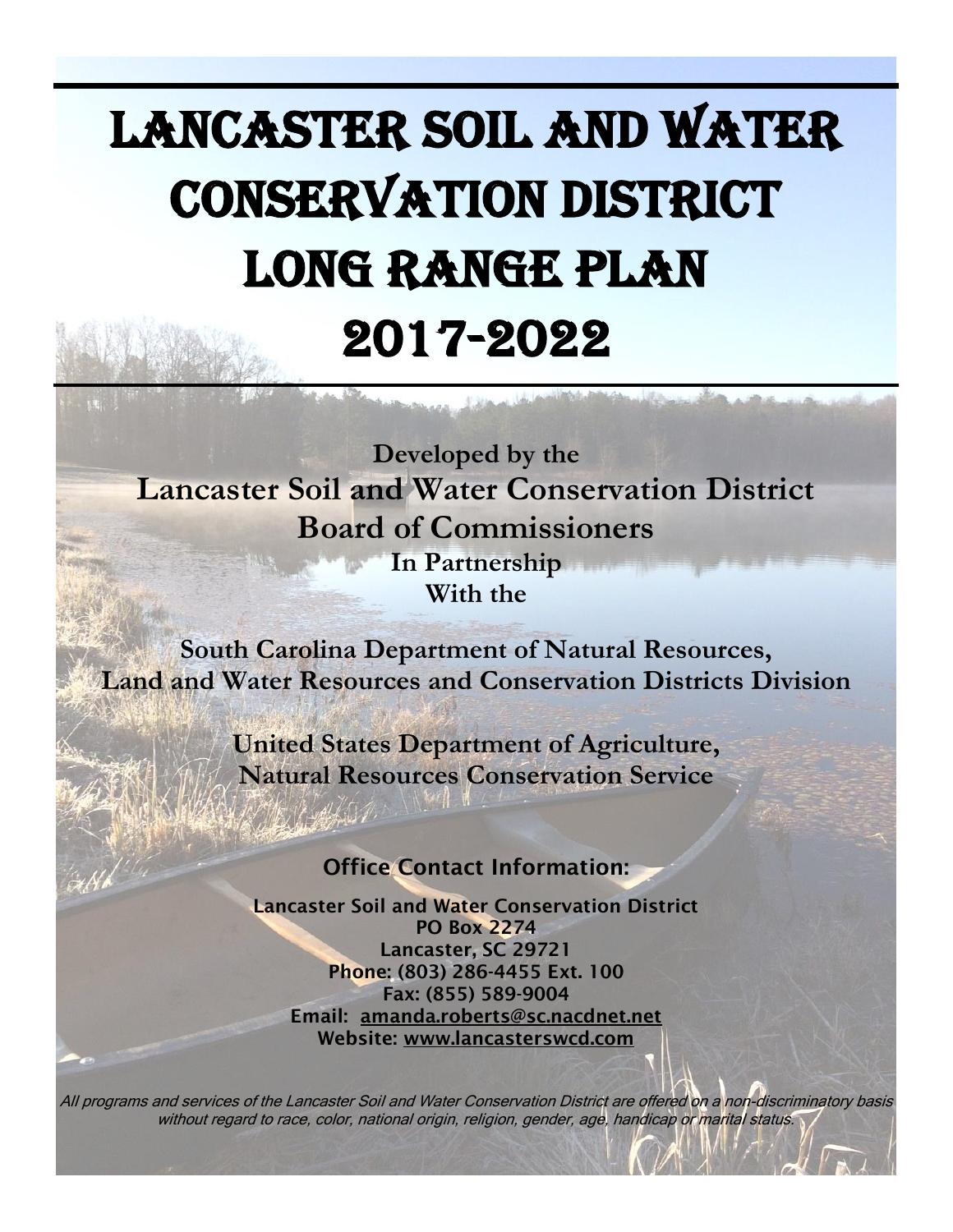| <b>Table of Contents</b>                                                             |                            |
|--------------------------------------------------------------------------------------|----------------------------|
| <b>TABLE OF CONTENTS</b>                                                             | 2                          |
| <b>COMMISSIONERS AND PARTNERS OF THE LANCASTER</b><br><b>CONSERVATION DISTRICT</b>   | 3                          |
| THE CONSERVATION DISTRICT                                                            | 4                          |
| <b>Conservation District Organization</b>                                            | 4                          |
| <b>Policies of the District</b>                                                      | 4                          |
| <b>Existing Programs Available in the District</b>                                   | 5                          |
| Long Range Objectives                                                                | 6                          |
| <b>RESOURCES INFORMATION</b>                                                         | 7                          |
| <b>Natural Resources</b>                                                             | 7                          |
| <b>Human Resources</b>                                                               | 7                          |
| <b>CONSERVATION RESOURCE CONCERNS AND OBJECTIVES</b>                                 | 8                          |
| <b>Conservation Education</b>                                                        | 8                          |
| <b>Public Awareness</b>                                                              | 9                          |
| <b>Natural Resources Conservation</b>                                                |                            |
| Soil<br>Water<br>Air<br>Plants<br>Animals<br><b>Watersheds and Rural Development</b> | 10<br>12<br>13<br>14<br>15 |
| <b>District Operations</b>                                                           | 16                         |
| <b>TOOLS FOR CARRYING OUT DISTRICT OPERATIONS</b>                                    | 17                         |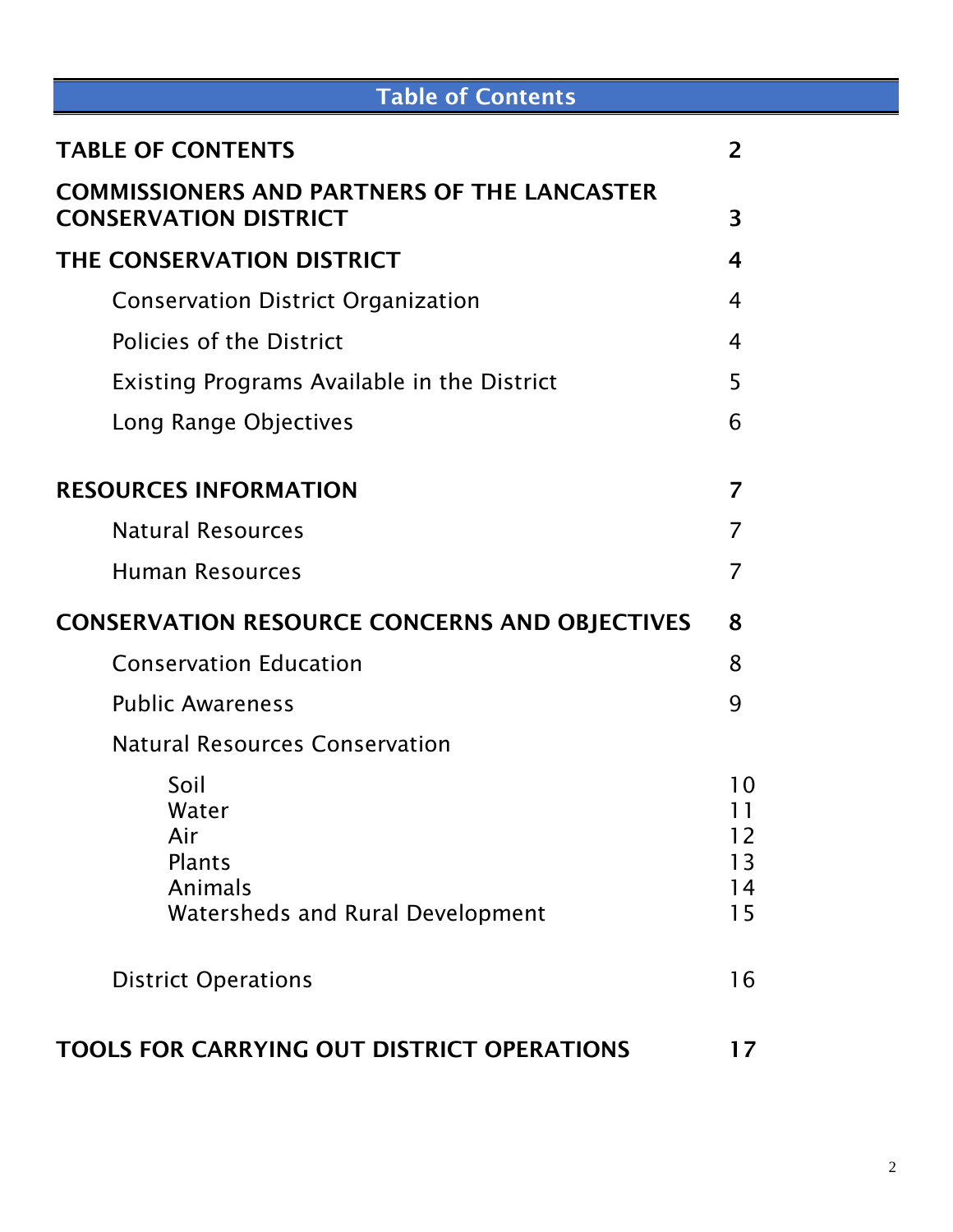### Commissioners

Joe H. Ghent, Jr., Chairman Phil Cleveland, Vice-Chairman and acting Secretary/Treasurer Bill Ardrey, Commissioner Gary Moore, Commissioner

## District Personnel

Amanda Roberts, District Manager Email: [amanda.roberts@sc.nacdnet.net](mailto:amanda.roberts@sc.nacdnet.net)

*Partners of the District*

## USDA - Natural Resources Conservation Service

Ann Christie, District Conservationist Email: [ann.christie@sc.usda.gov](mailto:ann.christie@sc.usda.gov)

## SC Department of Natural Resources

Marc Cribb and Dorothy Phillips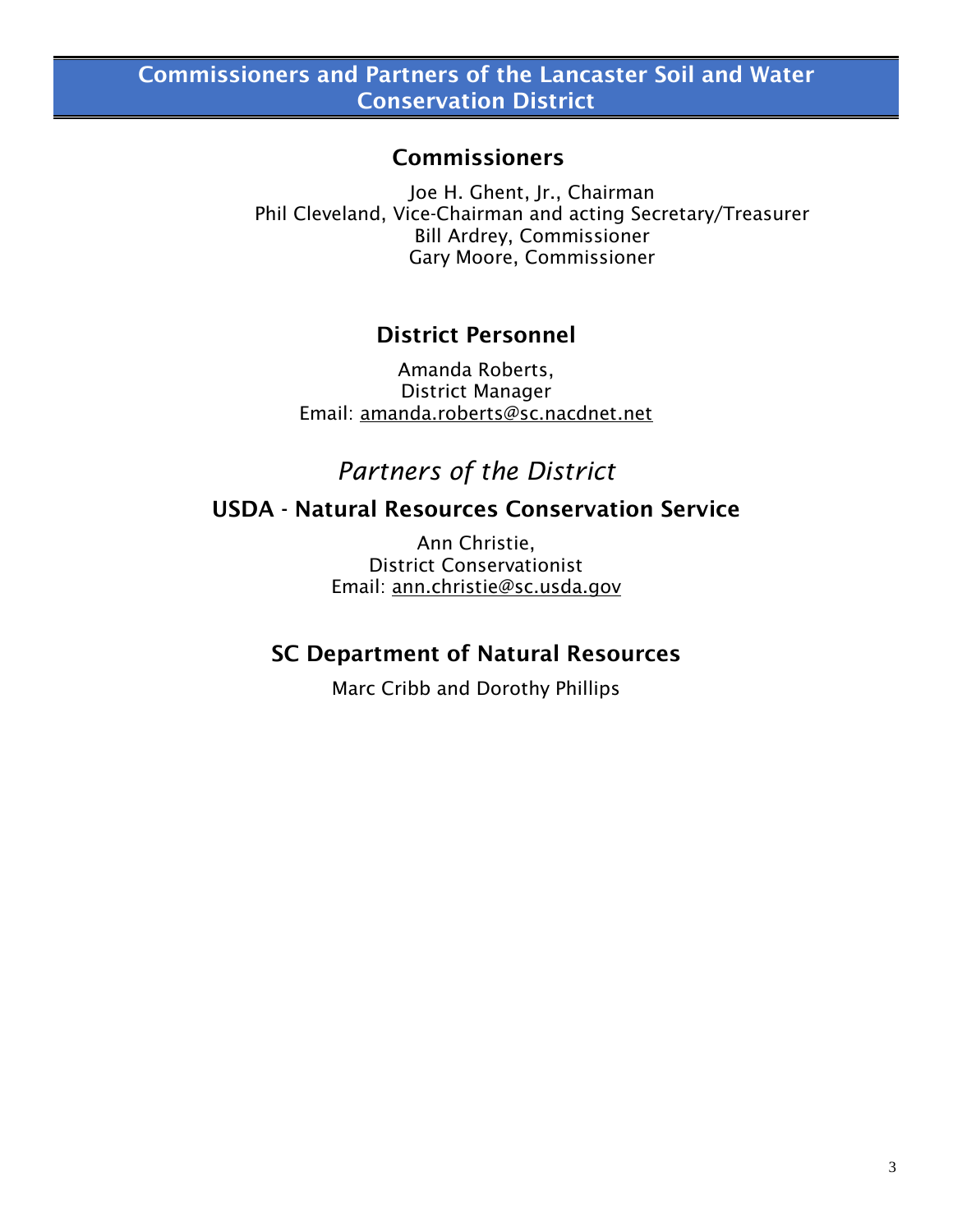The mission of the Lancaster Soil and Water Conservation District is to enhance awareness of natural resources by educating school children, citizens and community leaders about conservation and environmental issues.

## CONSERVATION DISTRICT ORGANIZATION

The Lancaster Soil and Water Conservation District is an entity of state government, organized April 17, 1937, in accordance with Soil Conservation District Law No. 182 of the 1937 South Carolina General Assembly. Organized originally as a part of the Catawba Soil and Water Conservation District, the Lancaster District became a single-county conservation district on July 7, 1950.

An unpaid Board of Commissioners, consisting of three positions elected in the General Election and two appointed by the SC Department of Natural Resources Board, administers the affairs of the District. Associate commissioners, affiliate members, and a chaplain assist the District. Citizen input on various concerns such as education, sediment & erosion control, soil and water stewardship, and new government regulations are solicited periodically and as needed.

## POLICIES OF THE DISTRICT

It is the policy of the Lancaster Soil and Water Conservation District:

- *1. To provide technical and informational assistance to units of government, landowners, and land users as available human resources permit and as established priorities require.*
- *2. To enter into memoranda of understanding and/or cooperative agreements with federal, state and local agencies, other units of local government, groups, and individuals to further the protection and wise use of the natural resources within the District.*
- *3. To develop an annual plan of work outlining specific actions and activities for the year ahead.*
- *4. To report major conservation activities to the public and cooperating agencies on an annual basis.*
- *5. To review and revise the long range plan of work annually. At a minimum, the District's Long Range Plan is updated every five years.*
- *6. To insure that all programs and services of the Lancaster Soil and Water Conservation District are offered on a non-discriminatory basis without regard to race, color, age, gender, national origin, religion, handicap or marital status. State and federal agencies may have different nondiscriminatory bases.*
- *7. To seek out and utilize projects such as the Small Watershed Program, cost-share programs, and grants to assist land users in the protection and improvement of their natural resources.*
- *8. To solicit District affiliate members and newsletter sponsors for programs input and financial support.*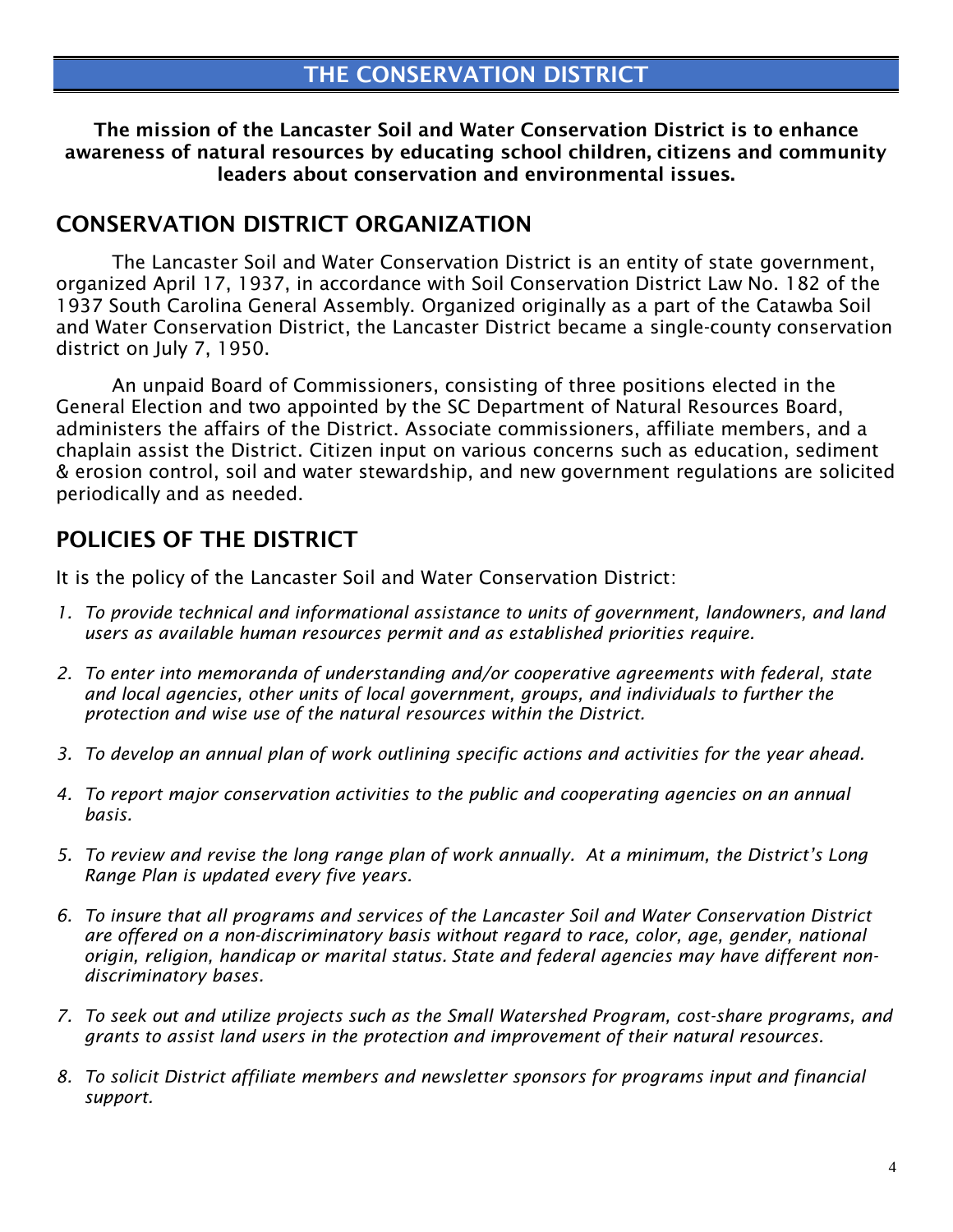## EXISTING PROGRAMS AVAILABLE IN THE DISTRICT

The Conservation District has leadership responsibility for conservation of the soil, water, and related resources within the District. The District executes this responsibility by utilizing the efforts of a number of cooperating agencies, landowners, other units of government, concerned businesses, and individuals.

The conservation district is involved with a wide range of educational programs associated with the natural resources of Lancaster County. These include programs for the public as well as special programs in the local schools. Programs are supported with funds contributed by the affiliate members. Technical assistance is provided to land owners, land users and local units of government in soil, water and related resource conservation.

Through an agreement and the district's relationship as a legal subdivision of DNR-Land, Water and Conservation Division (the state agency charged with coordinating conservation district operation), various programs are carried out to educate and train commissioners. SCDNR also provides access to professional, technical, and financial assistance in carrying out district programs.

Through an agreement with the USDA-Natural Resources Conservation Service (NRCS), technical and financial assistance are provided to cooperating landowners and users.

The partnership supports each member agency and cooperates in state and federal programs which provide cost sharing, technical assistance, public education, information and products to promote priority conservation.

## Lancaster Soil and Water Conservation District Sub- Committees:

Conservation Education Committee: Commissioners: Gary Moore Staff: Amanda Roberts

Public Awareness Committee: Commissioners: Joe Ghent and Phil Cleveland Staff: Amanda Roberts and Ann Christie

Natural Resources Committee: Commissioners: Bill Ardrey and Gary Moore Staff: Amanda Roberts and Ann Christie

District Operations Committee: Commissioners: Joe Ghent, Phil Cleveland and Bill Ardrey Staff: Amanda Roberts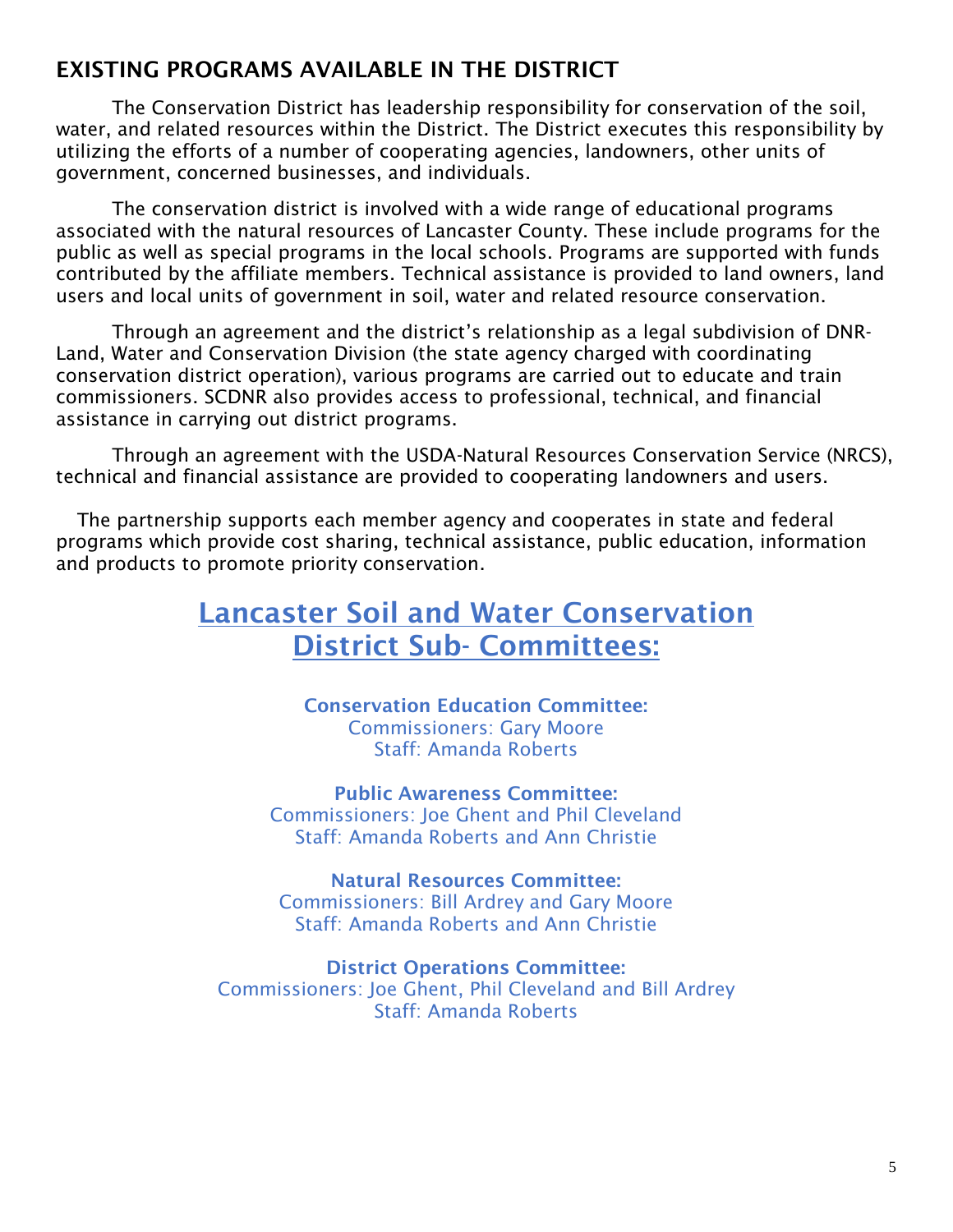## LONG-RANGE OBJECTIVES:

Through cooperation with private landowners as well as county, state, and federal agencies, the Conservation District works toward conserving and improving the condition of our natural resources.

The long-range objectives of the Lancaster Soil and Water Conservation District are:

Conservation Education Objectives:

 To increase educational opportunities to the people of the District, emphasizing the importance of natural resources conservation and its benefits.

Public Awareness Objectives:

 To increase public awareness of the importance of conservation and of the services provided by the District.

Technical Objectives:

- To provide quality conservation planning and implementation of conservation practices on cropland, grasslands (grazing and hay), forest lands and wildlife lands.
- To protect, sustain and improve:
	- o soil quality and condition, including soil organic matter
	- o water quality and quantity
	- $\circ$  air quality
	- $\circ$  plant productivity, health and condition of native and domestic plants
	- $\circ$  domestic animal health, forage and drinking water
	- o wildlife food, cover, shelter, threatened and endangered species, declining species and species of concern
- To reduce:
	- $\circ$  soil erosion and sedimentation
	- o surface water and groundwater pollutants
	- o flooding and excessive runoff
	- o Inefficient use of irrigation water
	- o airborne odors and greenhouse gases
	- $\circ$  noxious and invasive plants, varieties not suited or adapted to the area
	- $\circ$  inadequate structure and composition of plant communities
	- o inadequate wildlife habitat
- To provide for operation and maintenance federally-funded flood control watershed lakes and utilize federal and state programs for flood control.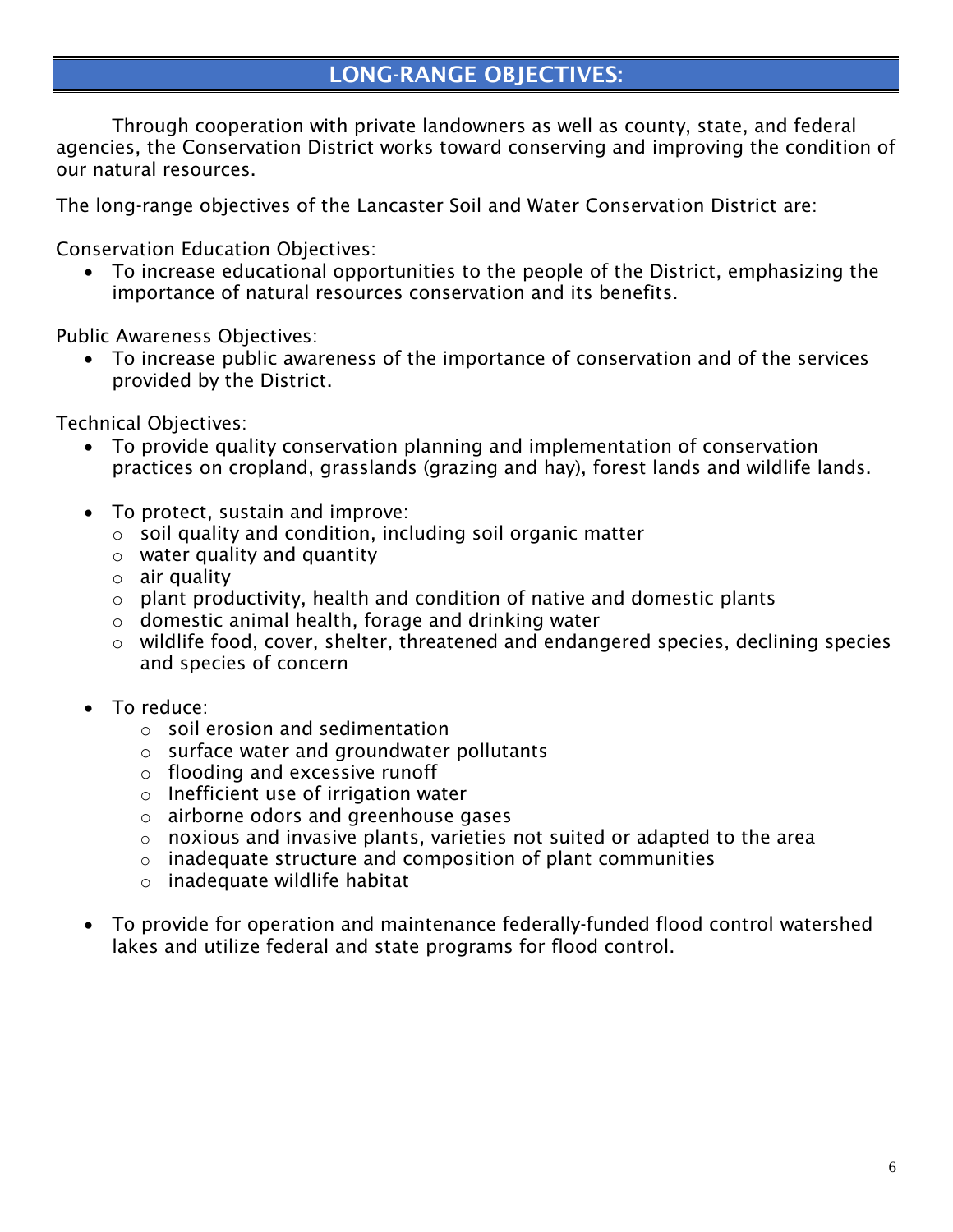#### Natural Resources

The District boundaries are the same as those of Lancaster County. Contour relief of Lancaster County ranges from gently sloping to steep. The physiography of the county is diverse, with most of the county on the Piedmont Plateau, and 11% of the county in the southeastern section of the county in the Sandhills region. Soils in the Piedmont Plateau contain large amounts of silt and clay and the Sandhills area is sandy. There is slate and granite rock underlying soils in the Piedmont Plateau, and numerous rock outcrops are present in the county.

The drainage in the county is dendritic, or branching. On the west is the Catawba River and south is the Catawba-Wateree river system. On the east is the Lynches River. Twelve Mile, Cane, Camp, Gill's, Hannah's, Bear, Waxhaw, and Turkey Quarter Creeks drain into the Catawba system. Little Lynches, Wildcat, and Flat Creek drain to Lynches River.

#### Human Resources

The 2010 census showed a population within the District of 76,652. This figure represents an increase of 24.9% from the 2000 census. The commissioners of the Lancaster Soil and Water Conservation District consider the youth of the county to be its most precious resource and consequently much emphasis is placed on conservation education in the District programs. There were approximately 12,597 students enrolled in the 23 public and private schools within the District for the 2015-2016 school year.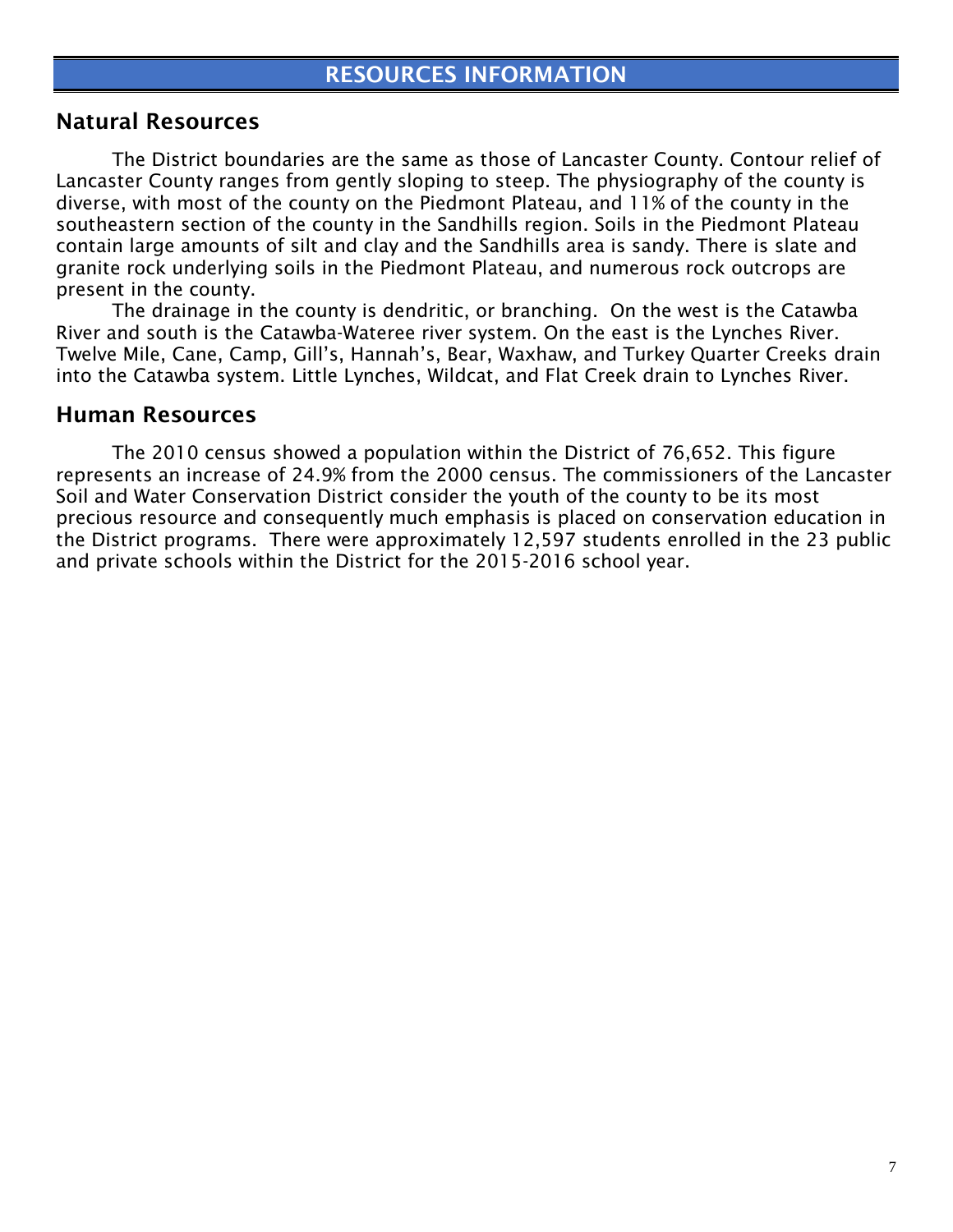## *CONSERVATION EDUCATION*

The Lancaster Soil and Water Conservation District Commissioners believe a significant effort must be made to educate people of all ages and backgrounds, both rural and urban, about the importance of natural resource conservation. The District has developed a conservation education program to promote natural resource conservation throughout Lancaster County.

#### OBJECTIVE: INCREASE CONSERVATION EDUCATION ACTIVITIES.

- Sponsor poster contest for all school classes based on NACD contest.
- Sponsor photo contest for middle and high school students.
- Attend Job Fairs to promote the Natural Resources Education Fields.
- Conduct in-classroom programs as requested by teachers.
- Host an Arbor Celebration at a school in Lancaster County.
- Work with other clubs/ organization to enhance our education outreach.
- Sponsor awards at the County Science Fair for proiects that incorporate natural resources.
- Sponsor and staff statewide conservation camps such as Envirothon, Camp Wildwood and South Carolina Commissioner's School for Agriculture.
- Sponsor Students for Scholarship:
	- a) Glenn Alexander Memorial Scholarship
	- b) Scholarship at USC-Lancaster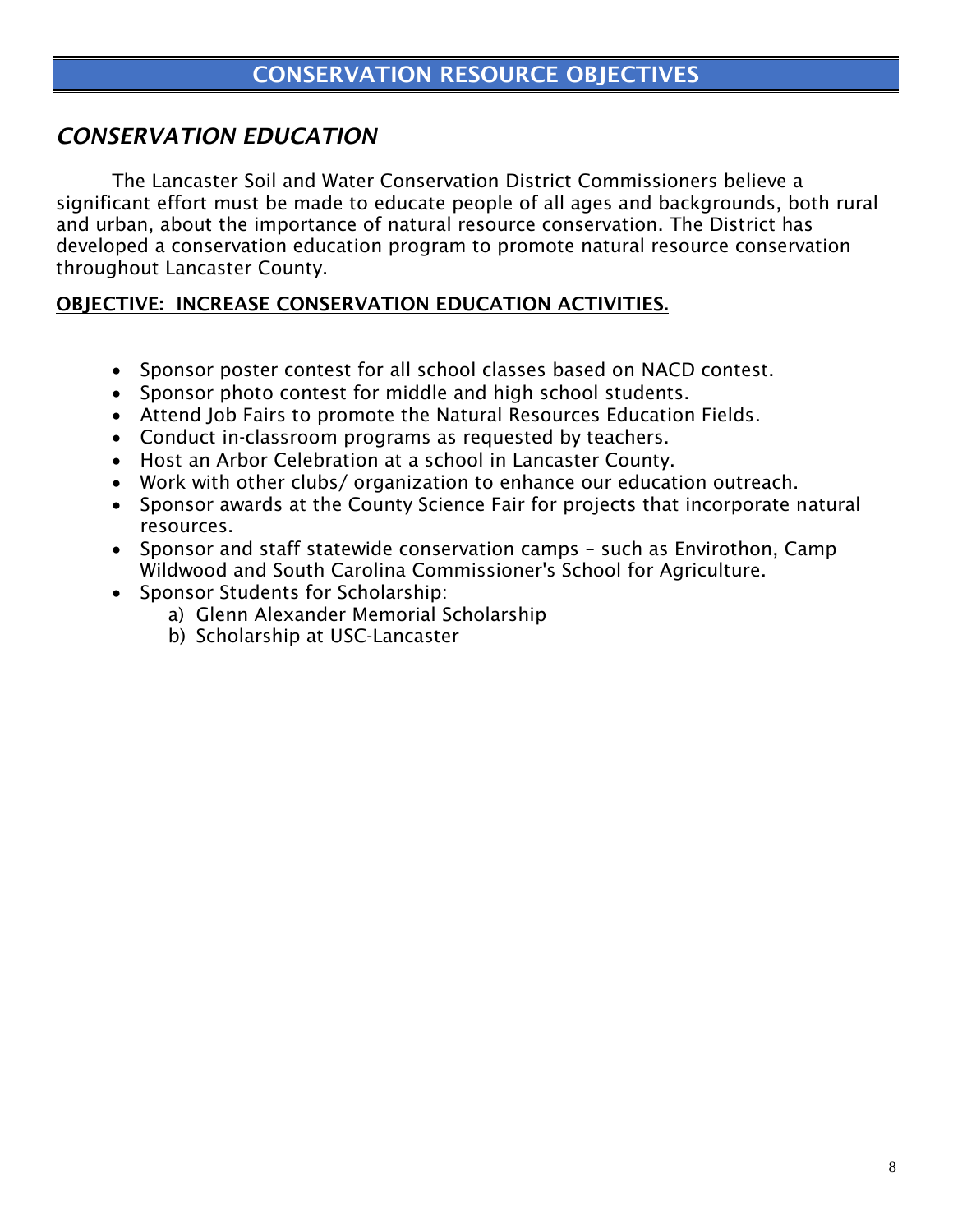## *PUBLIC AWARENESS*

To meet the needs of a rapidly increasing urban population and to satisfy the requests for assistance from the rural population, the Lancaster District commissioners believe a significant effort must be made to keep the public informed of conservation problems and solutions of all land users.

#### OBJECTIVE: INCREASE PUBLIC AWARENESS OF THE IMPORTANCE OF CONSERVATION AND THE SERVICES PROVIDED BY THE DISTRICT.

- Make presentations to groups and organizations about conservation.
- Publish and distribute an annual report of district's activities and programs manually and online.
- Award annually a district farmer who uses model conservation practices.
- Meet with County Council elected officials quarterly and County delegation as appropriate to discuss local resource concerns.
- Attend local County and City Council meetings as needed and participate on committees concerned with natural resources
- Solicit affiliate membership to meet the District's financial goals through commissioner contact.
- Meet annually with personnel from other natural resource agencies and cooperate with partner agencies and groups in local events.
- **Publish district newsletter quarterly.**
- Commissioners and staff stay abreast of changing legislation and react proactively in favor of natural resources conservation where appropriate.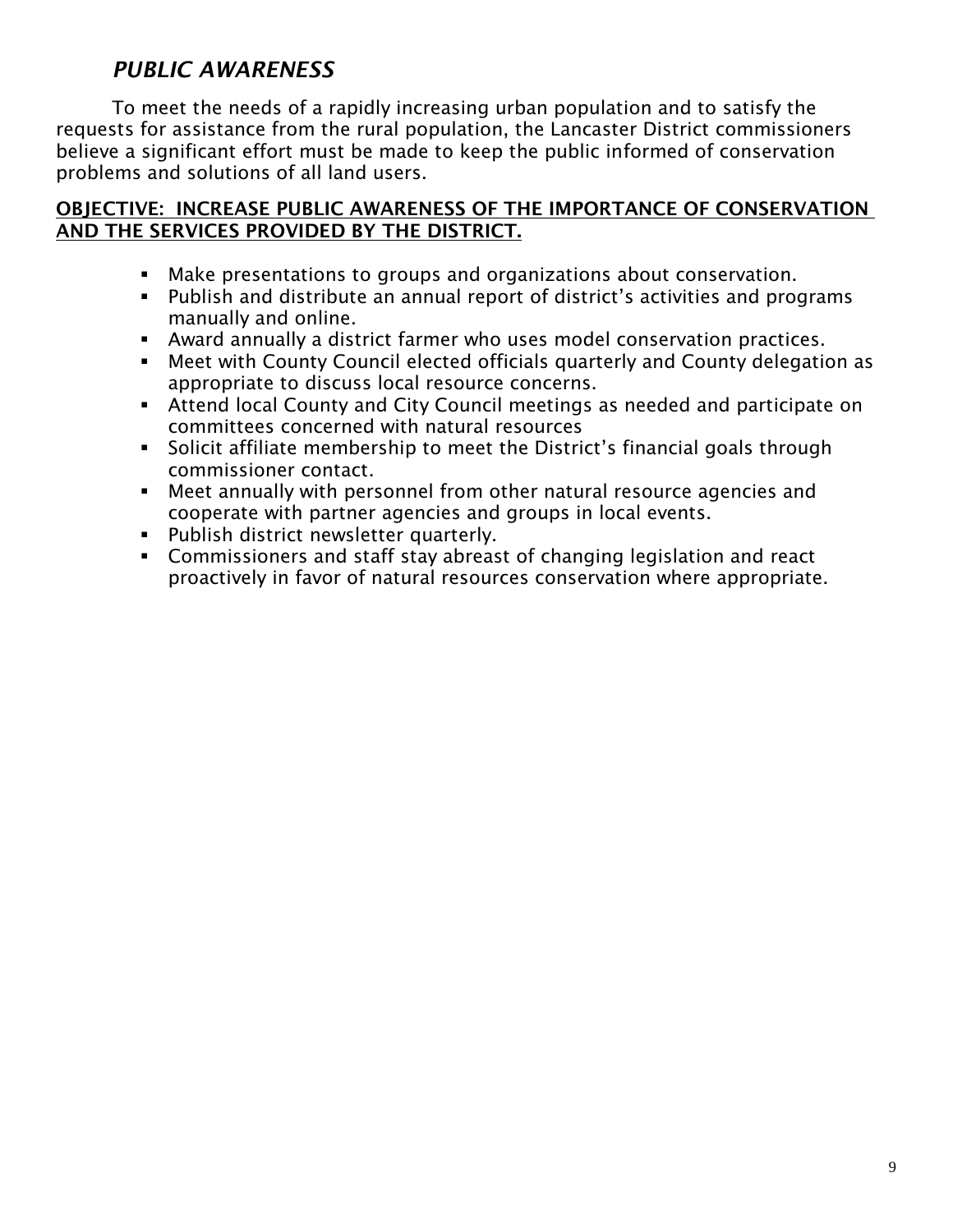## *NATURAL RESOURCES CONSERVATION - SOIL*

The quality and condition of our soil is perhaps the most important of our basic resources. Erosion of soil affects the production of food and fiber, and affects water quality when soil moves into our waterways. Poor soil quality can prevent wildlife from having adequate food and cover for nesting and protection. It can prevent good growth of timber and affect our quality of life. Compaction of soils in use as cropland, hayland and pastureland and poor soil structure from overwork are all soil quality problems. Factors preventing the resolution of these problems in Lancaster County are absentee landowners, large acreages of rented land, cost of installing conservation practices, steep topography, delicate soils, serious past erosion due to cotton cropping, and the uncertainties associated with farm income.

#### OBJECTIVE: PROTECT, SUSTAIN AND IMPROVE SOIL QUALITY AND CONDITION AND REDUCE EROSION AND SEDIMENTATION.

1. Monitor NRCS in assisting landusers to plan and apply conservation practices to improve and sustain soil resources.

2. Oversee Local Conservation Working Group in implementation of federal cost share programs as part of the Farm Bill.

3. Approve Highly Erodible Land conservation plans (Farm Bill).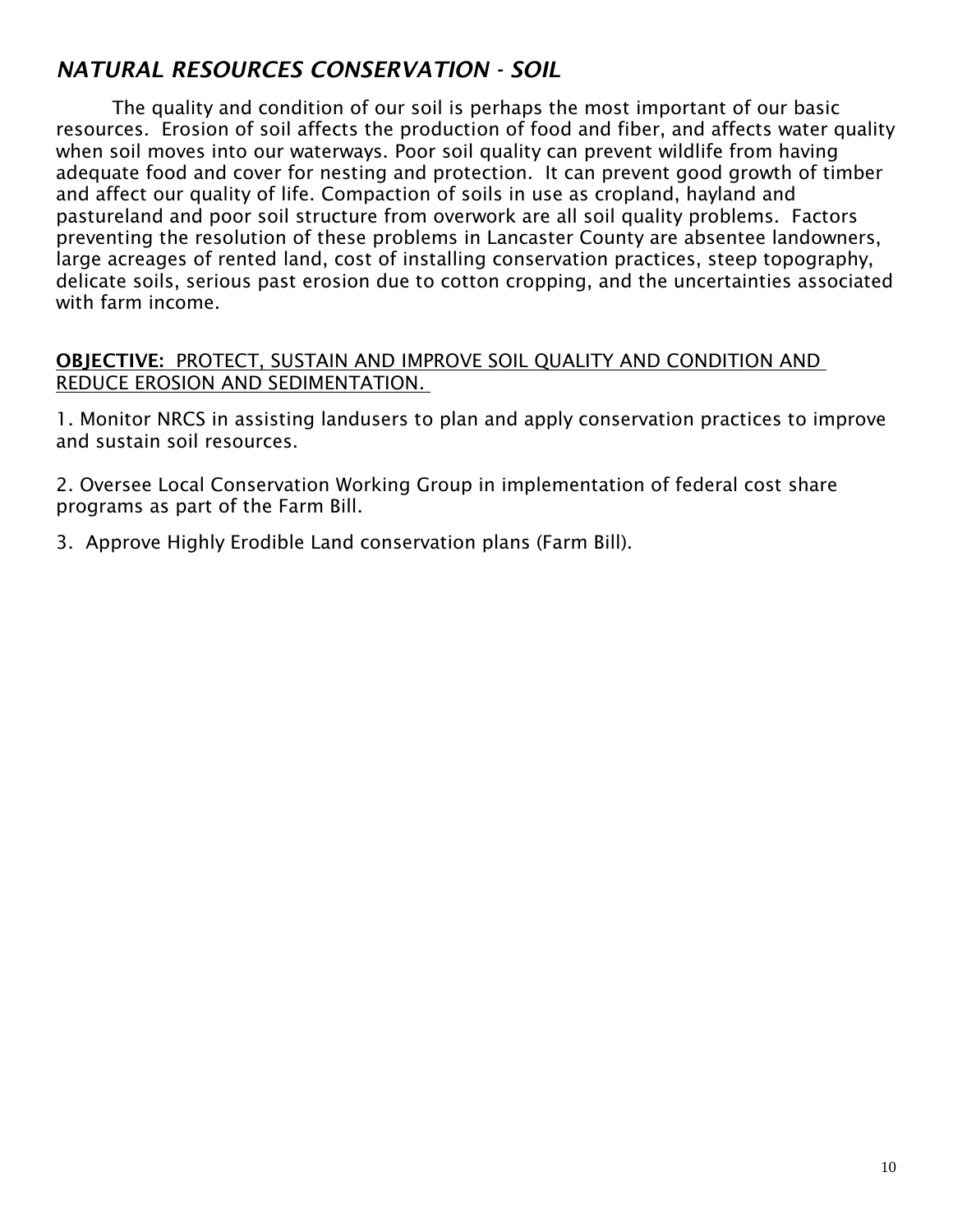## *NATURAL RESOURCES CONSERVATION - WATER*

Water quality is a major concern for Lancaster County citizens. The district recognizes the need for water conservation programs to effectively protect this vital resource, due to the Catawba River being the source of public drinking water, and SCDHEC evidence of pollutants in all major watersheds of the county.

The Catawba and Lynches Rivers are the major river systems in Lancaster County and serve a significant portion of South Carolina. River water quality is determined primarily by point discharges from municipal and industrial users and non-point discharges from urban and agricultural areas.

Agricultural and urban runoff can carry sediment, which by volume is the major pollutant of our waters. Soil erosion, pesticide use and land application of livestock wastes are possible contributors to degradation of water quality. In addition, improved grazing management is needed on grazing lands in the county. Adoption of cropland erosion control practices and improved pasture management are needed to reduce erosion, sedimentation and runoff polluted by sediment, chemicals and organic waste. The District recognizes the need for improving water quality of rivers, lakes and streams by reducing sediment and polluted runoff.

#### OBJECTIVE: PROTECT, IMPROVE AND SUSTAIN WATER QUALITY AND QUANTITY.

- 1. Monitor NRCS in assisting landusers to plan and apply conservation practices to improve and sustain water resources.
- 2. Assist as requested SCDHEC, city, county, special purpose districts and individuals on sediment, erosion control and stormwater management to alleviate urban and rural Non-Point Source (NPS) pollution.
- 3. Participate in water quality improvement efforts.
- 4. Oversee Local Conservation Working Group in implementation of federal cost share programs as part of the Farm Bill.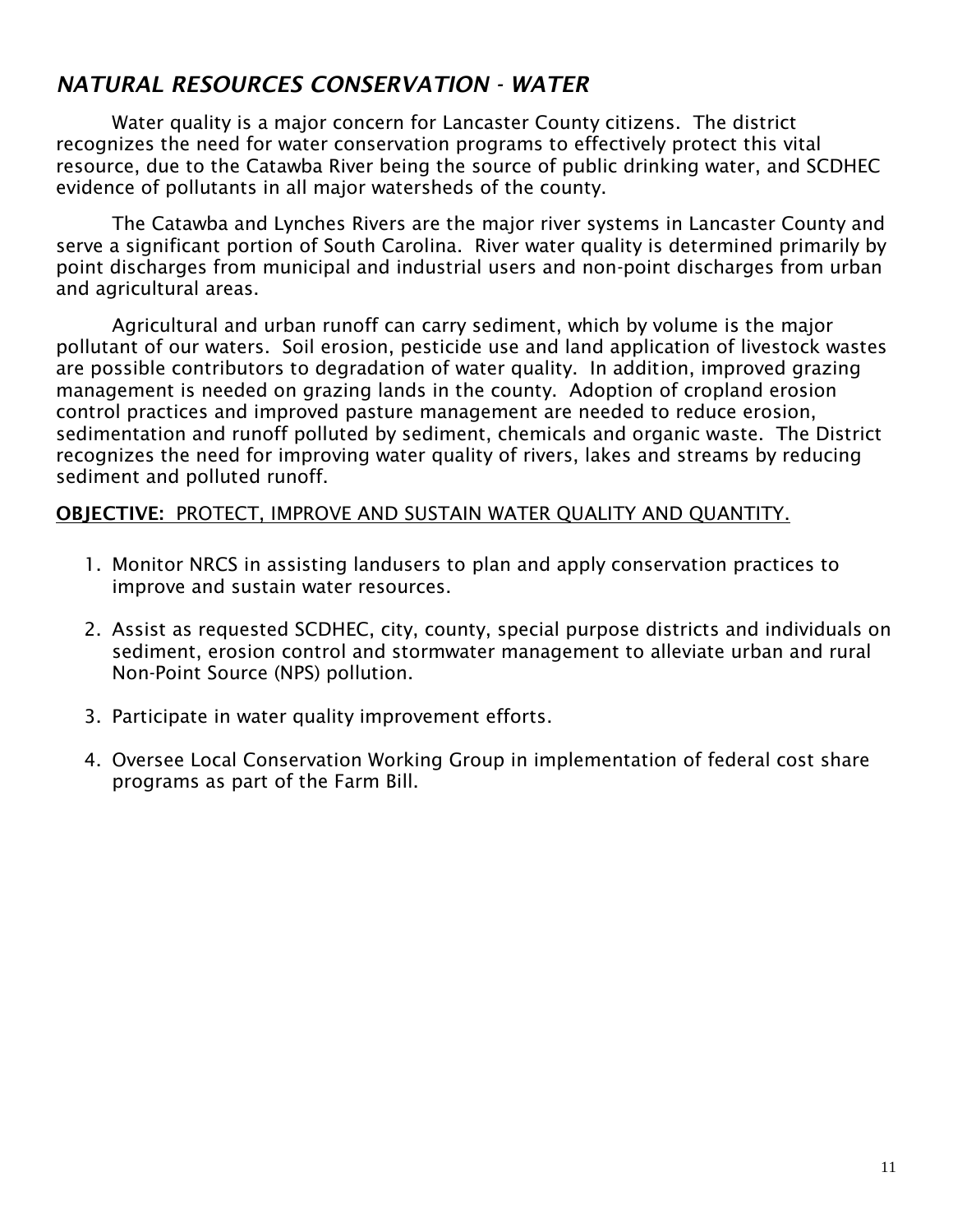## NATURAL RESOURCES CONSERVATION – AIR

#### OBJECTIVE: PROTECT, IMPROVE AND SUSTAIN AIR QUALITY.

Lancaster is in an area of concern for ozone and other air pollutants, being downwind of Charlotte, NC and the Greenville-Spartanburg, SC urban areas. Odors from poultry waste is the major source of public concern in the county.

- 1. Monitor NRCS in assisting landusers to plan and apply conservation practices to improve and sustain air quality.
- 2. Cooperate with SCDHEC in odor and vector abatement for confined livestock operations.
- 3. Support NRCS in promoting reduction of airborne odors and greenhouse gases as part of the Farm Bill.
- 4. Oversee Local Conservation Working Group in implementation of federal cost share programs as part of the Farm Bill.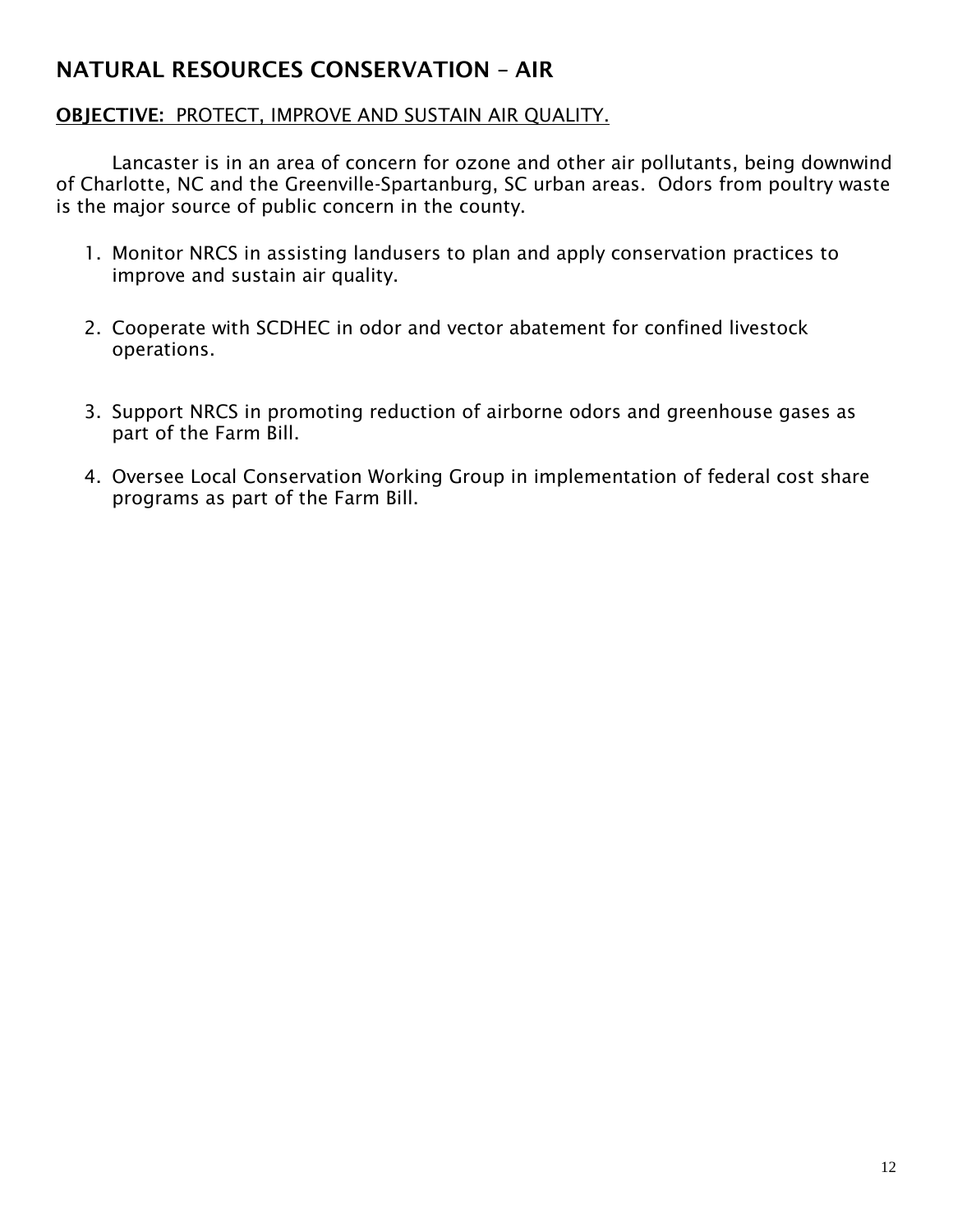## *NATURAL RESOURCES CONSERVATION – PLANTS*

#### OBJECTIVE: PROTECT, IMPROVE AND SUSTAIN PLANT PRODUCTIVITY AND QUALITY AND REDUCE MOXIOUS AND INVASIVE PLANTS AND USE OF VARIETIES NOT SUITED OR ADAPTED TO THE AREA.

Forests cover approximately 71% of the land in Lancaster County. Small, private landowners and commercial timber own the majority of this land. The major portion of this acreage is unimproved mixed pine and hardwood and needs resource management assistance.

Grasses used for grazing and hay are the major plants intensively managed for agriculture in the county. Plants for wildlife and beautification are significant resources for environmental diversity and ecosystem health. Invasive plants such as kudzu and Japanese privet and noxious weeds need control.

- 1. Monitor NRCS in assisting landusers to plan and apply conservation practices to improve and sustain native and introduced plant resources.
- 2. Increase conservation practices applied to forestlands by supporting NRCS and the SC Forestry Commission in implementing state and federal forestry cost-share programs.
- 3. Oversee Local Conservation Working Group in implementation of federal cost share programs as part of the Farm Bill.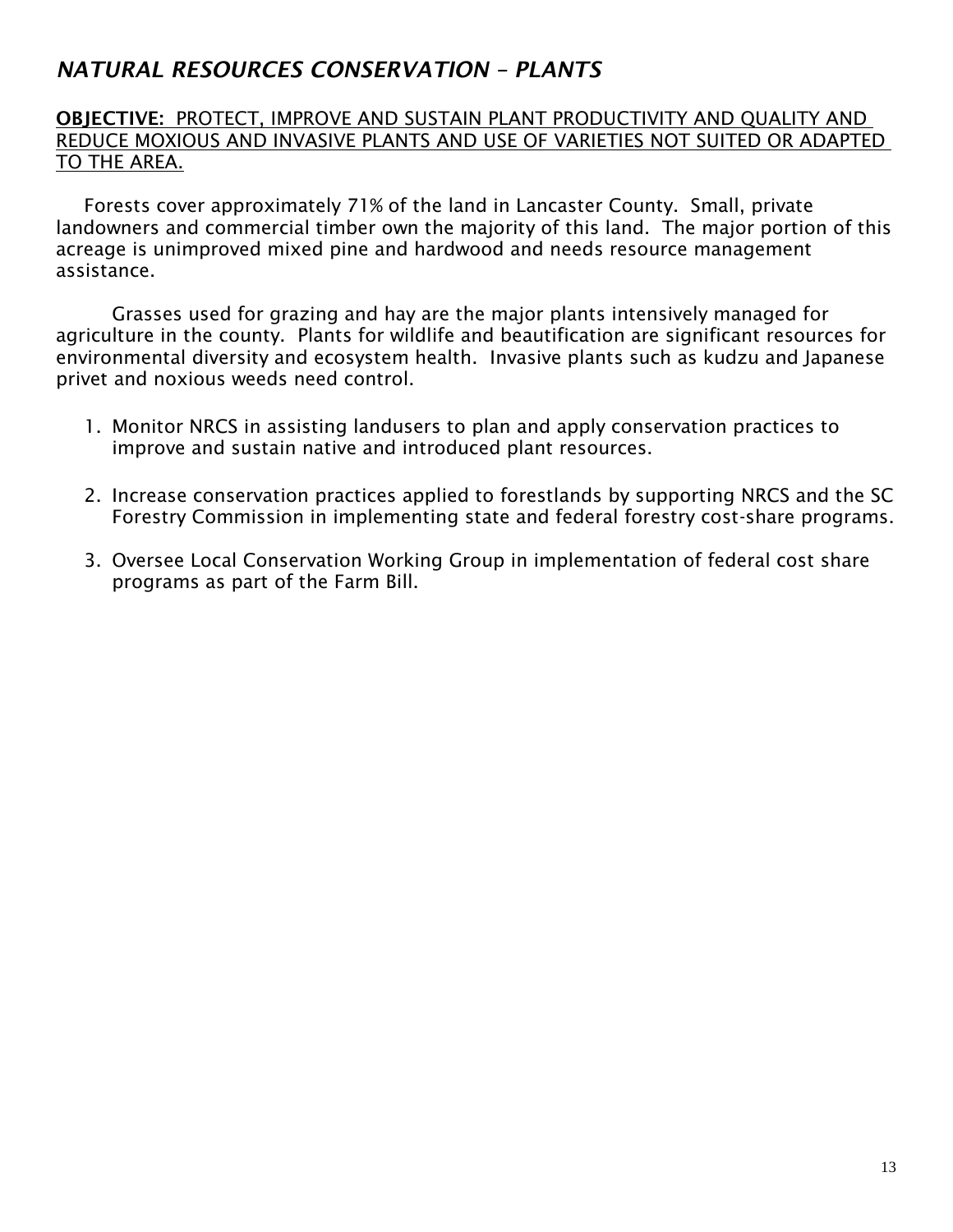## *NATURAL RESOURCES CONSERVATION – ANIMALS*

#### OBJECTIVE: PROTECT, IMPROVE AND SUSTAIN DOMESTIC ANIMALS HEALTH, FORAGE AND DRINKING WATER AND WILDLIFE HABITAT

Domestic animals are a major part of agriculture in Lancaster County. Confined poultry and beef cattle are major livestock enterprises in the county. Hay and grazing lands for the support of free-range cattle are the majority of open land.

The soil and water resource base is generally not significantly threatened on wildlife land; however, maintenance of these lands is important to the quality of life in the area. There are significant opportunities to improve the habitat of existing wildlife land through good conservation practices and to target declining species such as quail and other groundnesting birds.

- 1. Monitor NRCS in assisting landusers to plan and apply conservation practices to improve and sustain wild and domestic animal resources.
- 2. Oversee Local Conservation Working Group in implementation of federal cost share programs as part of the Farm Bill.
- 3. Improve wildlife habitat by supporting state and federal cost-share programs.
- 4. Monitor NRCS to increase acreage managed for wildlife by promoting wildlife habitat as a secondary land use.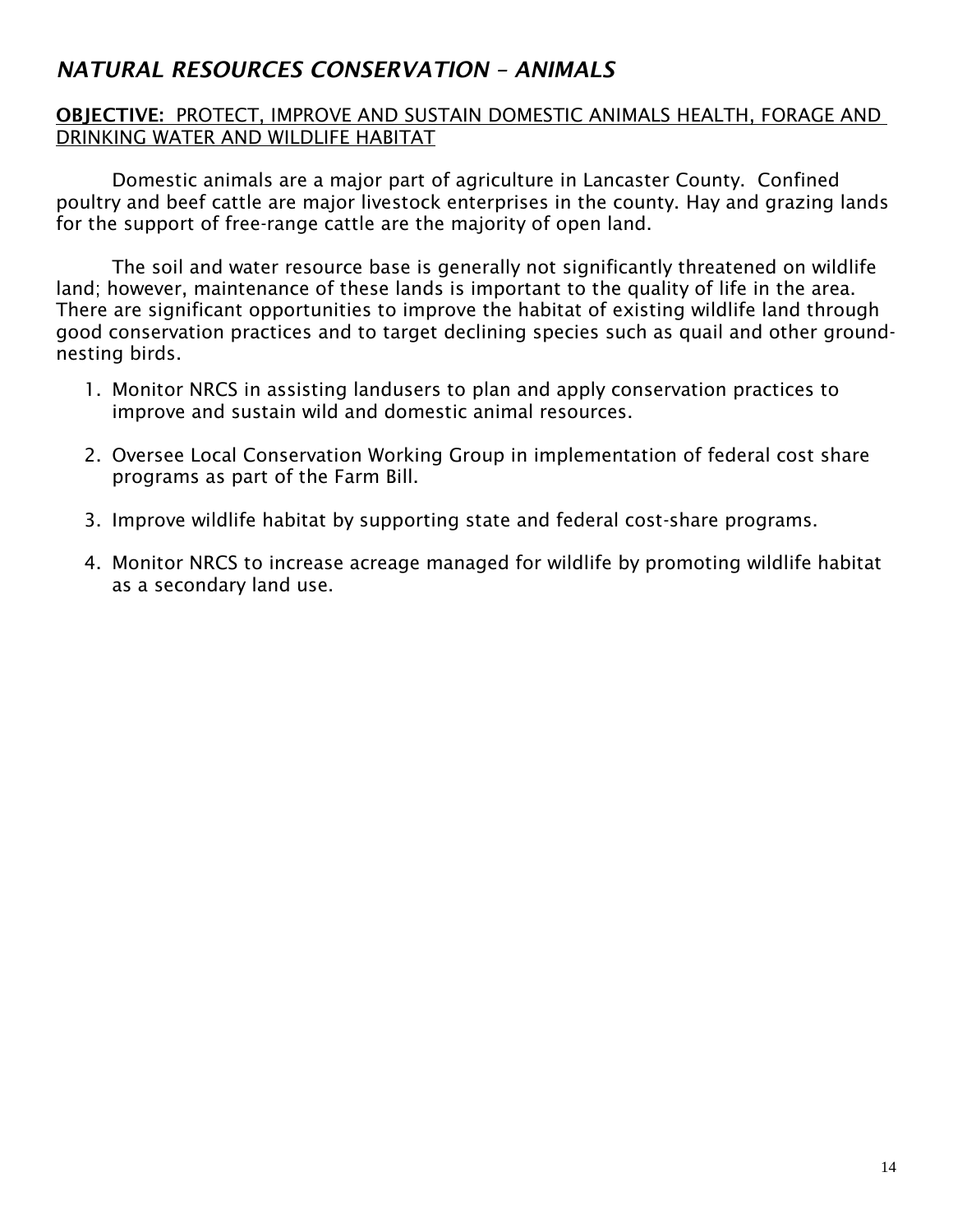## *NATURAL RESOURCES CONSERVATION - WATERSHEDS AND RURAL DEVELOPMENT*

The Conservation District and the citizens of Lancaster County worked hard to secure five watershed dams, four in the Cane Creek watershed and one in the Little Lynches watershed. Over the years, these structures have provided flood protection, sediment retention, and a source of drinking water to the citizens of the County.

The District, through various sources, will pursue funding for community development projects in the County. The District continues to explore new and innovative ways to utilize federal and state projects as well as seeking other sources of funds for projects that will have a positive impact on the environment of Lancaster County.

#### OBJECTIVE: TO PROVIDE FOR OPERATION AND MAINTENANCE OF WATERSHED STRUCTURES AND UTILIZE RURAL DEVELOPMENT ASSISTANCE FOR DISTRICT PROJECTS.

- 1. Participate in NRCS', SCDHEC's and Watershed Boards' yearly dam safety inspections.
- 2. Approve watershed budget and seek funding for operating expenses.
- 3. Oversee Watershed Board's maintenance of watershed dams (mowing, fertilizing, woody vegetation control, rodent control and repairing damages) as needed.
- 4. Present the last of the Dam Assessment Reports (Little Lynches) to Emergency Management and associated agencies.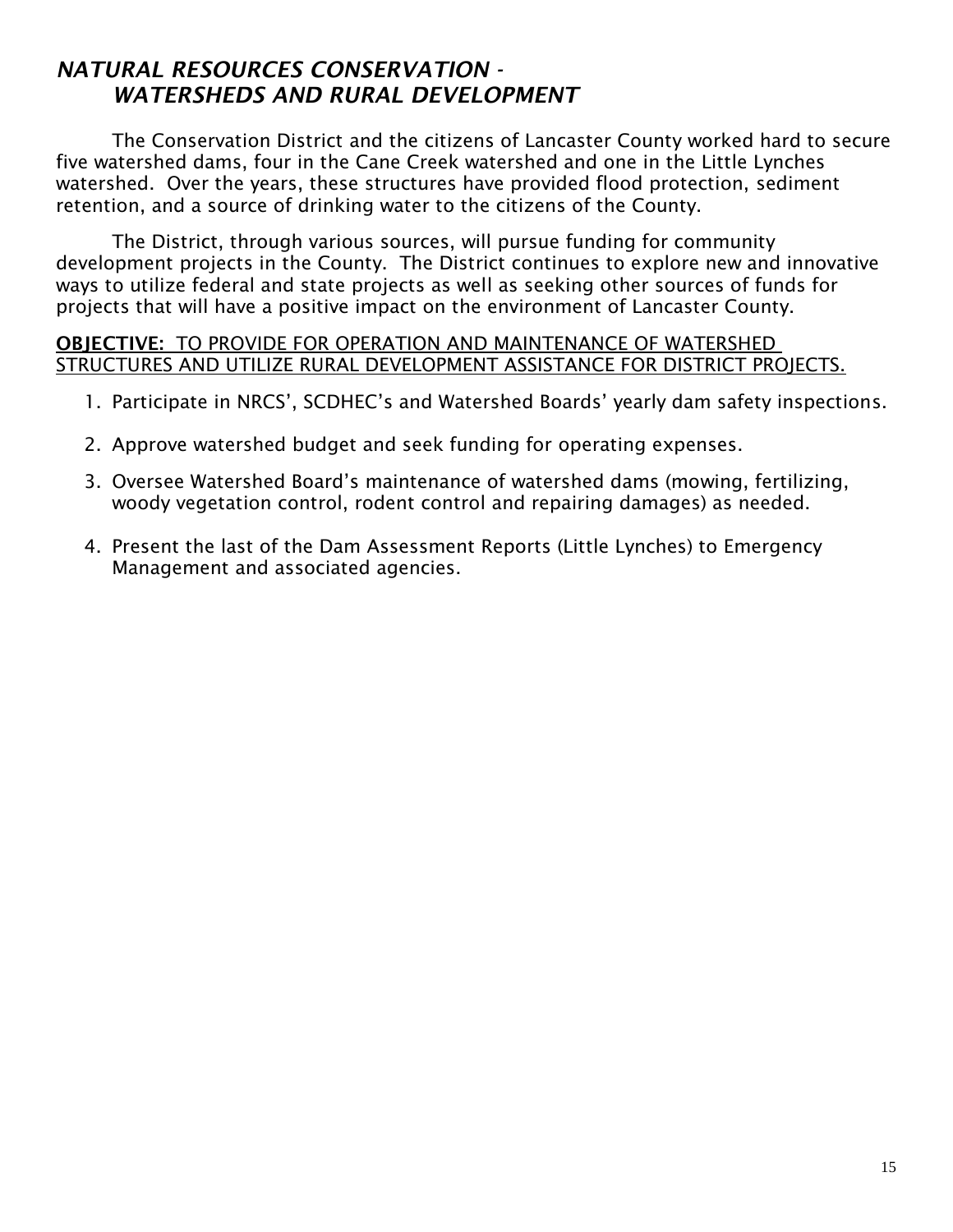## *DISTRICT OPERATIONS*

The District commissioners realize that in order to provide the best programs possible to the people of the County, they must continuously review and evaluate the effectiveness of District programs, policies, and personnel. The District's Annual Plan of Operation and Long-Range Plan are based on input from the citizens of the county and cooperating agencies. These plans provide the goals and objectives for the District and for their financial implementation.

OBJECTIVE: TO PLAN, REVIEW, AND EVALUATE THE DISTRICT PROGRAMS, POLICIES, AND PERSONNEL AND PROVIDE FUNDING FOR IMPLEMENTATION OF THE PROGRAMS ON A NON-DISCRIMINATORY BASIS.

- 1. Conduct an audit annually.
- 2. Develop annual budget.
- 3. Review and evaluate Long Range Plan annually.
- 4. Develop and regularly update annual plan of work.
- 5. Review District Manager's performance annually prior to budget.
- 6. Assure incorporation of civil rights and Equal Employment Opportunity policy into all areas of District operation and program delivery.
- 7. Implement District employment policies.
- 8. Foster a cooperative atmosphere within the partnership.